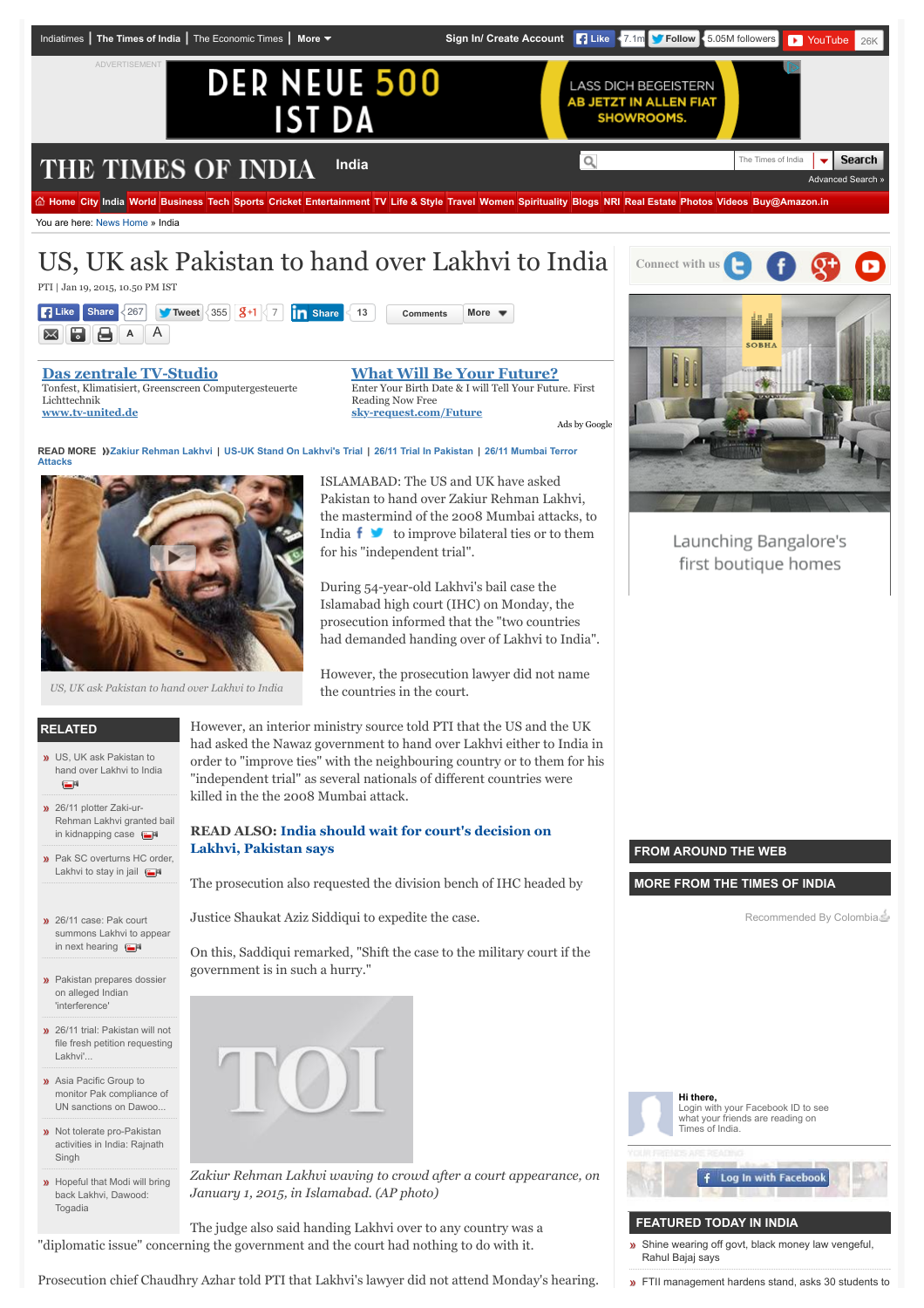"The court in last hearing had issued summons for Lakhvi but his counsel did not appear. On this, the court adjourned the hearing," he said.

# **READ ALSO: [India should approach UN over Lakhvi, Ujjwal Nikam says](http://timesofindia.indiatimes.com/india/India-should-approach-UN-over-Lakhvi-Nikam/articleshow/45680966.cms)**

The court office will fix the next date for hearing. In the last hearing, the prosecution told the IHC the trial court had ignored testimony in the 26/11 case while granting bail to Lakhvi on December 18, 2014.

Lakhvi will remain in jail under the Maintenance of Public Order (MPO) till February 18 after the government extended his detention for another month.

Lakhvi and six others — Abdul Wajid, Mazhar Iqbal, Hamad Amin Sadiq, Shahid Jameel Riaz, Jamil Ahmed and Younis Anjum — have been charged with planning and executing the Mumbai attacks in November, 2008 that left 166 people dead.

Lakhvi was arrested in December 2008 and was indicted along with the other accused on November.

**Stay updated on the go with Times of India [News](https://play.google.com/store/apps/details?id=com.toi.reader.activities) App. Click [here](http://timesofindia.indiatimes.com/mobileapplist/7404562.cms?utm_source=articleshow_bottom&utm_medium=showpage&utm_campaign=articleshow) to download it for your device.**



**FROM AROUND THE WEB**

**MORE FROM THE TIMES OF INDIA**

Recommended By Colombia

**From around the web More from The Times of India**

Recommended By Colombia



### **Recent Messages ()**

Add your comment here

.........

[vacate hostel rooms](http://timesofindia.indiatimes.com/india/FTII-management-hardens-stand-asks-30-students-to-vacate-hostel-rooms/articleshow/48394036.cms)

**»** [Pak wants result-oriented dialogue with India: Sartaj](http://timesofindia.indiatimes.com/india/Pak-wants-result-oriented-dialogue-with-India-Sartaj-Aziz/articleshow/48393890.cms) Aziz

FTI management hardens stand, as the stand, as  $\frac{1}{2}$  stand, as  $\frac{1}{2}$ 

- » [Nestle, Amway violated manufacturing standards,](http://timesofindia.indiatimes.com/india/Nestle-Amway-violated-manufacturing-standards-govt-says/articleshow/48393587.cms) govt says
- **»** [Never said Maggi will return to retail shelves soon:](http://timesofindia.indiatimes.com/india/Never-said-Maggi-will-return-to-retail-shelves-soon-Ram-Vilas-Paswan/articleshow/48393438.cms) Ram Vilas Paswan
- **[India repatriates 16 Pakistan nationals](http://timesofindia.indiatimes.com/india/India-repatriates-16-Pakistan-nationals/articleshow/48393372.cms)**
- » [SC stays defamation case against Greenpeace](http://timesofindia.indiatimes.com/india/SC-stays-defamation-case-against-Greenpeace-activist-Priya-Pillai/articleshow/48393138.cms) activist Priya Pillai
- **»** [India must ensure decentralization in Sri Lanka, Modi](http://timesofindia.indiatimes.com/india/India-must-ensure-decentralization-in-Sri-Lanka-Modi-told/articleshow/48393109.cms) told
- **»** [Chhattisgarh education minister claims his wife never](http://timesofindia.indiatimes.com/india/Chhattisgarh-education-minister-claims-his-wife-never-filled-exam-form/articleshow/48393088.cms) filled exam form
- **»** [Farmers growing notified crops can avail insurance](http://timesofindia.indiatimes.com/india/Farmers-growing-notified-crops-can-avail-insurance/articleshow/48393056.cms)

**[more](http://timesofindia.indiatimes.com/india/indiaarticlelist/-2128936835.cms)**

### **TOP STORIES**

[Shine wearing off govt, black money law vengeful,](http://timesofindia.indiatimes.com/india/Shine-wearing-off-govt-black-money-law-vengeful-Rahul-Bajaj-says/articleshow/48395739.cms)  $\mathbf{w}$ Rahul Bajaj says

**»** [Suicide attack in Kabul, heavy casualties feared](http://timesofindia.indiatimes.com/world/south-asia/Suicide-blast-hits-Kabul-police-academy-heavy-casualties-feared/articleshow/48396557.cms)

- **»** [Another secular blogger killed in Bangladesh](http://timesofindia.indiatimes.com/world/south-asia/Another-secular-blogger-hacked-to-death-in-Bangladesh-fourth-this-year/articleshow/48394398.cms)
- **»** [Kashmir: 'Weather terror' scares tourists away](http://timesofindia.indiatimes.com/india/Weather-terror-scares-tourists-away-from-Kashmir/articleshow/48392219.cms)
- » [ISIS kills 19 women 'for refusing sexual jihad'](http://timesofindia.indiatimes.com/world/middle-east/ISIS-executes-19-women-in-Mosul-for-refusing-to-take-part-in-sexual-jihad/articleshow/48391996.cms)

### **[more](http://timesofindia.indiatimes.com/headlines/4772028.cms)**

## **MOST POPULAR**

**Read | Commented | Shared**

From India

- **»** [Tiger Memon rang up family on July 30 before Yakub](http://timesofindia.indiatimes.com/india/Tiger-Memon-rang-up-family-on-July-30-before-Yakub-Memons-hanging-talked-about-revenge/articleshow/48386826.cms) Memon's hanging; talked about revenge
- **[Admission by captured terrorist Naved's father blows](http://timesofindia.indiatimes.com/india/Admission-by-captured-terrorist-Naveds-father-blows-Pak-denial-sky-high/articleshow/48383853.cms)** Pak denial sky-high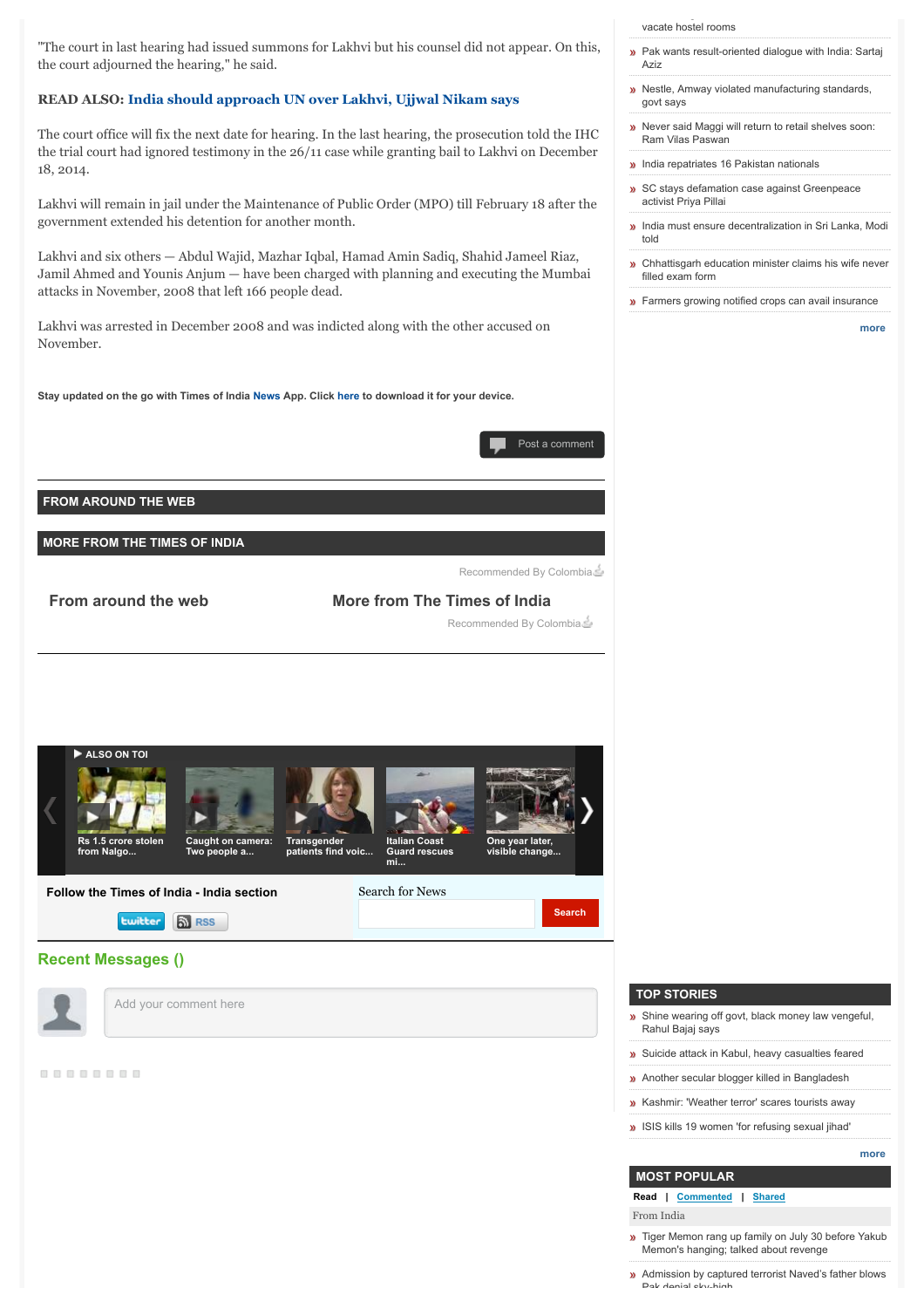[Pak denial sky-high](http://timesofindia.indiatimes.com/india/Admission-by-captured-terrorist-Naveds-father-blows-Pak-denial-sky-high/articleshow/48383853.cms)

- **»** [BSF bravehearts: How martyred BSF jawans killed a](http://timesofindia.indiatimes.com/india/BSF-bravehearts-How-martyred-BSF-jawans-killed-a-terrorist-prevented-mayhem/articleshow/48371781.cms) terrorist, prevented mayhem
- » [SC judge Dipak Misra who had rejected Yakub](http://timesofindia.indiatimes.com/india/SC-judge-Dipak-Misra-who-had-rejected-Yakub-Memons-mercy-plea-receives-threat-letter/articleshow/48385428.cms) Memon's mercy plea receives threat letter

- Across Times of India [Tiger Memon rang up family on July 30 before Yakub](http://timesofindia.indiatimes.com/india/Tiger-Memon-rang-up-family-on-July-30-before-Yakub-Memons-hanging-talked-about-revenge/articleshow/48386826.cms)
- Memon's hanging; talked about revenge
- **»** [Admission by captured terrorist Naved's father blows](http://timesofindia.indiatimes.com/india/Admission-by-captured-terrorist-Naveds-father-blows-Pak-denial-sky-high/articleshow/48383853.cms) Pak denial sky-high
- » [BSF bravehearts: How martyred BSF jawans killed a](http://timesofindia.indiatimes.com/india/BSF-bravehearts-How-martyred-BSF-jawans-killed-a-terrorist-prevented-mayhem/articleshow/48371781.cms) terrorist, prevented mayhem
- [SC judge Dipak Misra who had rejected Yakub](http://timesofindia.indiatimes.com/india/SC-judge-Dipak-Misra-who-had-rejected-Yakub-Memons-mercy-plea-receives-threat-letter/articleshow/48385428.cms) Memon's mercy plea receives threat letter

**[more](http://timesofindia.indiatimes.com/mostread.cms)**

**[more](http://timesofindia.indiatimes.com/mostread/msid--2128936835.cms)**

**w** [Weather in India](http://www.happytrips.com/weather?utm_source=ArticleWidget&utm_medium=referral&utm_campaign=TOILinkbacks)



**[NAVBHARAT TIMES](http://navbharattimes.indiatimes.com/?utm_source=TOInewHP_TILwidget&utm_medium=ABtest&utm_campaign=TOInewHP)**

**FROM OUR GLOBAL PARTNERS**